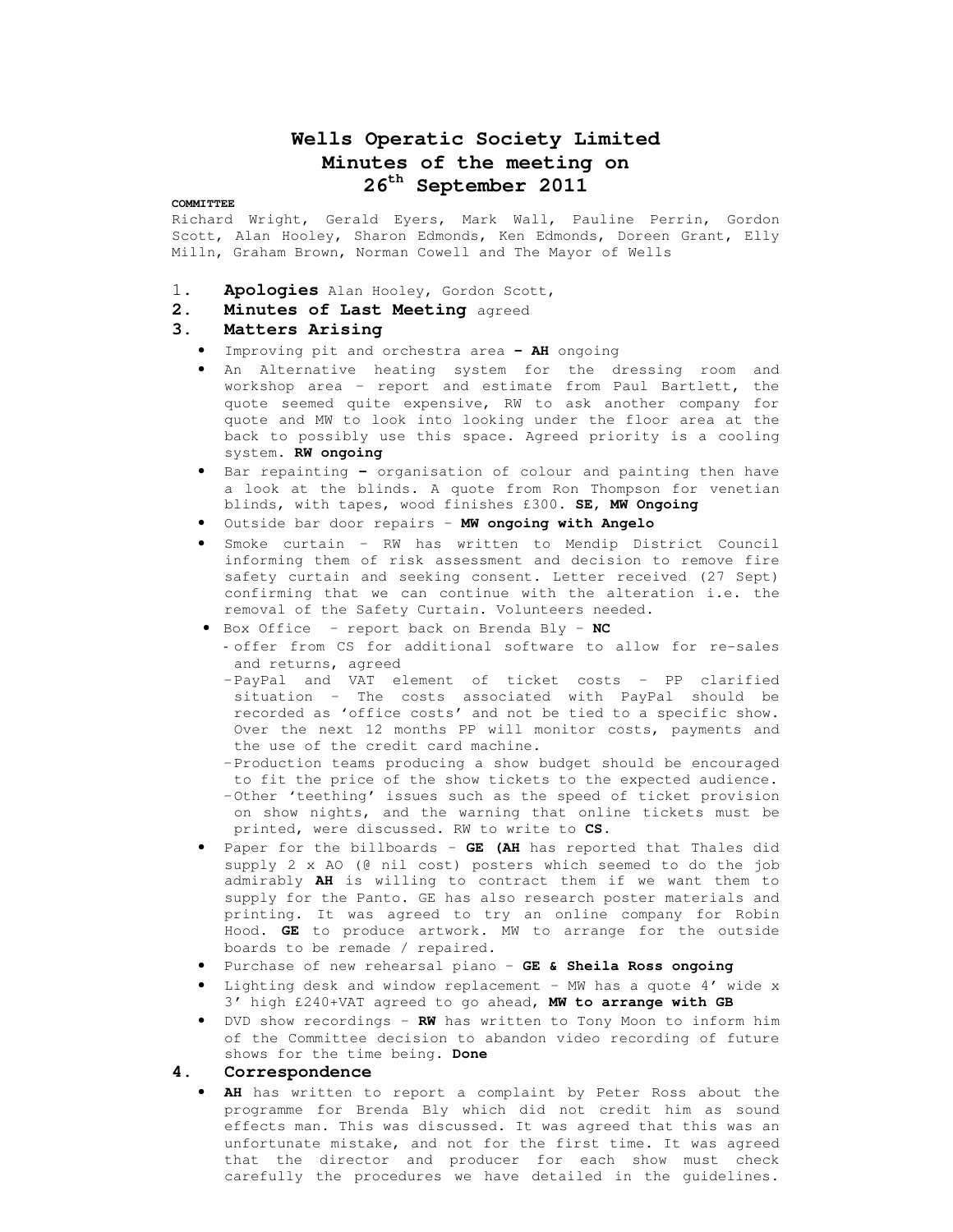Cast or crew who are not available to check their own entry should make this known to the producer. Everyone agreed that the quality of the programme was excellent (well done Sarah Kendall)

• AH Photographs for shows. AH was disappointed with the limited photos produced for Brenda Bly. Our previous photographer is now not available. GE to talk to Lisa Willetts to see if she is happy to deal with the photos for Robin Hood. Anyone who knows of someone else who might be interested please get in contact with the committee.

#### **5. Treasurer's Report – PP**

• Brenda Bly has made about £500 profit. This might be adjusted because there have been some problems with scores returned and no deposits taken.

### **6. Membership**

- New Members Cosmo Thelwall Ordinary Membership, agreed
- New Members Poppy McCarthy Ordinary Membership, agreed
- Patrons **EM** has written to all and sent the latest trifold
- Dinner Dance date now confirmed as Friday 25th May. 7pm for 7.30 start, formal dress code, possibly buffet meal, possibly subsidised, keep speeches to a minimum, final details to be agreed next meeting.
- AGM Friday  $11^{th}$  May.
- Child protection update for January, SCC have increased some of the paperwork (photos and references) involved in the procedure. **DG** has been keeping up to date with this and will give support and guidance.

## **7. Publicity**

- Mailing list card **KE** ongoing
- Sponsorship options **RW & KE** have considered this and have suggested a two-tier system. The first option is for sole sponsorship at £500 and the second option is for an association at £300. All agreed. Copies of the options to be placed in the handbook and on the website, **RW to ask CS**
- Banner- ask if we can be supported / sponsored by H W Signs **KE**

#### **8. Theatre Renovations**

- Solar panels **GS** ongoing
- Annual Car Park clear up 30 October **RW** to remind membership **9. Production/trifold/hire** 
	- **Robin Hood**  10-17 Dec 2011 written by Vicky Orman, Director **Tina Eyers**, MD **– Sheila Ross**, Choreographer – **Kim Fisher**  (adults) **Ella Upham** (children) SM – **Charlie Watkins**, ASM – **Catherine Tucker,** Lighting – **Graham Brown**, Sound – **Pete Ross**, Make-up – **Helen & Julie Makin,** Producer – **GE,** Prompt – **Sue Scott**, Costumes – **Sarah Briton & co,** Rehearsal schedule done, Budget done, Ticket Price is £9 & £7
	- **Feb 2012 Two one act plays February 23 to 25 2012 MW & DG**  directing, titles and team to be arranged. Budget? Rehearsal Schedule? First Reading October 3rd, **Producer? SM? Sound? Lights?, ticket price tba**
	- **The Sound of Music 16-21 April 2012** Director **Gill Kerton**, MD – **Darren Kerton –** Choreographer **– Kim Fisher,** Producer **– Vicky Orman and Katy Biggs,** SM **– Chris Spray,** Set design/ASM **– Catherine Tucker,** Programme and Publicity – **Katy Biggs and Mark O'Callaghan,** Costumes - **Kate Hathway, Leslie Roach** and **Sophie Kerton**, Lighting – **Adam Killey and Rob Rogers**, Props - **?**, Prompt - ?, Rehearsal schedule TBA, Budget TBA, Ticket price £12 and £9**?** tba, no concessions Friday and Saturday. It was agreed to audition the full cast. prompt - **Sue Kerton**